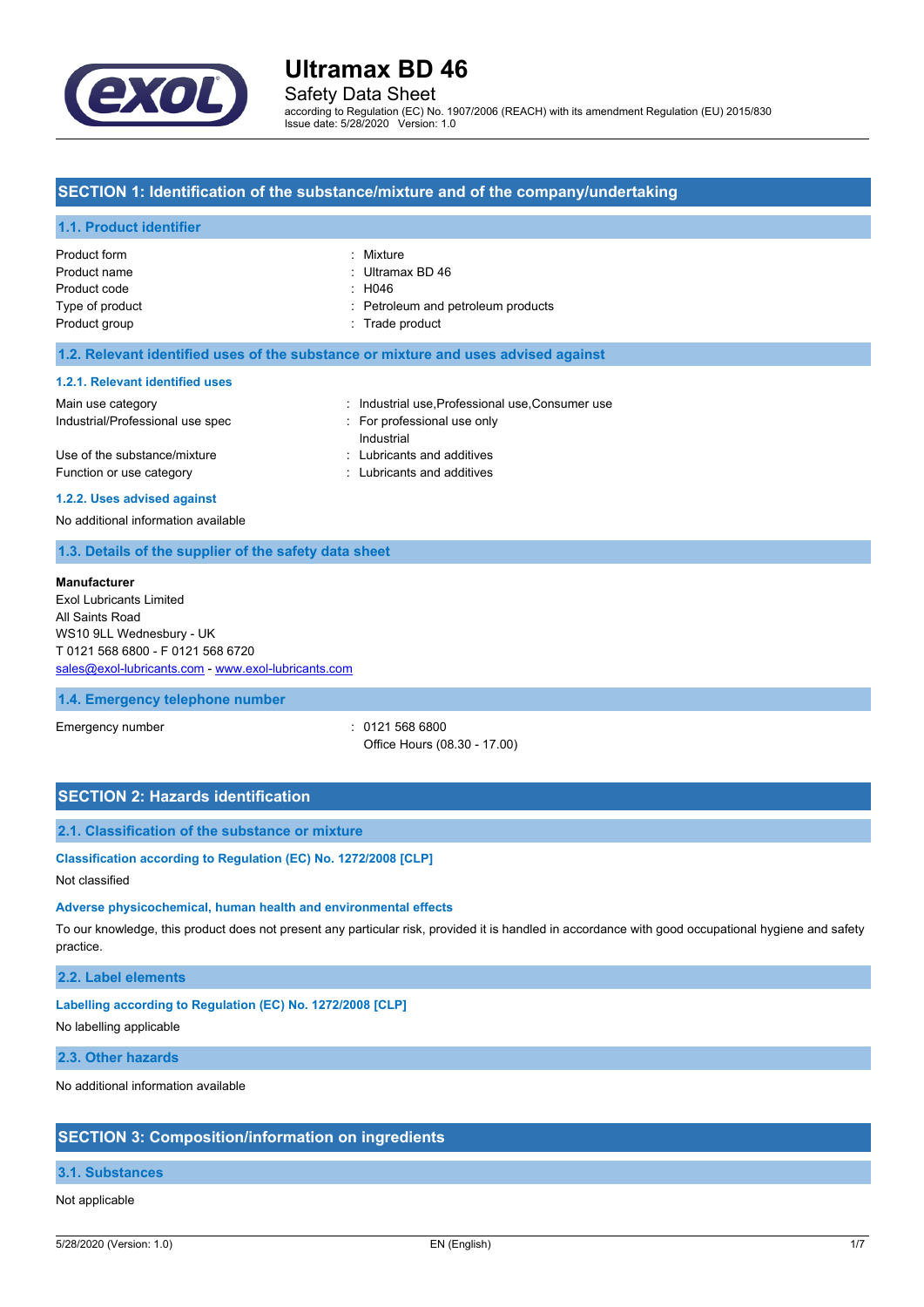# Safety Data Sheet

according to Regulation (EC) No. 1907/2006 (REACH) with its amendment Regulation (EU) 2015/830

#### **3.2. Mixtures Name Product identifier % Classification according to Regulation (EC) No. 1272/2008 [CLP]** MINERAL OIL substance with a Community workplace exposure limit (CAS-No.) 64742-54-7 (EC-No.) MIXTURE (REACH-no) 01-2119484627-25  $< 0.25$  Asp. Tox. 1, H304

Full text of H-statements: see section 16

# **SECTION 4: First aid measures**

| : Remove person to fresh air and keep comfortable for breathing. |
|------------------------------------------------------------------|
| : Wash skin with plenty of water.                                |
| : Rinse eyes with water as a precaution.                         |
| : Call a poison center or a doctor if you feel unwell.           |
|                                                                  |

# **4.2. Most important symptoms and effects, both acute and delayed**

No additional information available

## **4.3. Indication of any immediate medical attention and special treatment needed**

Treat symptomatically.

| <b>SECTION 5: Firefighting measures</b>                    |                                                                                                                                             |  |  |
|------------------------------------------------------------|---------------------------------------------------------------------------------------------------------------------------------------------|--|--|
| 5.1. Extinguishing media                                   |                                                                                                                                             |  |  |
| Suitable extinguishing media                               | : Water spray. Dry powder. Foam. Carbon dioxide.                                                                                            |  |  |
| 5.2. Special hazards arising from the substance or mixture |                                                                                                                                             |  |  |
| Hazardous decomposition products in case of fire           | : Toxic fumes may be released.                                                                                                              |  |  |
| 5.3. Advice for firefighters                               |                                                                                                                                             |  |  |
| Protection during firefighting                             | : Do not attempt to take action without suitable protective equipment. Self-contained<br>breathing apparatus. Complete protective clothing. |  |  |

| <b>SECTION 6: Accidental release measures</b>                            |                                                                                                                                                                |  |  |
|--------------------------------------------------------------------------|----------------------------------------------------------------------------------------------------------------------------------------------------------------|--|--|
| 6.1. Personal precautions, protective equipment and emergency procedures |                                                                                                                                                                |  |  |
| 6.1.1. For non-emergency personnel                                       |                                                                                                                                                                |  |  |
| Emergency procedures                                                     | : Ventilate spillage area.                                                                                                                                     |  |  |
| 6.1.2. For emergency responders                                          |                                                                                                                                                                |  |  |
| Protective equipment                                                     | : Do not attempt to take action without suitable protective equipment. For further information<br>refer to section 8: "Exposure controls/personal protection". |  |  |
| <b>6.2. Environmental precautions</b>                                    |                                                                                                                                                                |  |  |
| Avoid release to the environment.                                        |                                                                                                                                                                |  |  |
| 6.3. Methods and material for containment and cleaning up                |                                                                                                                                                                |  |  |
| Methods for cleaning up<br>Other information                             | : Take up liquid spill into absorbent material.<br>Dispose of materials or solid residues at an authorized site.                                               |  |  |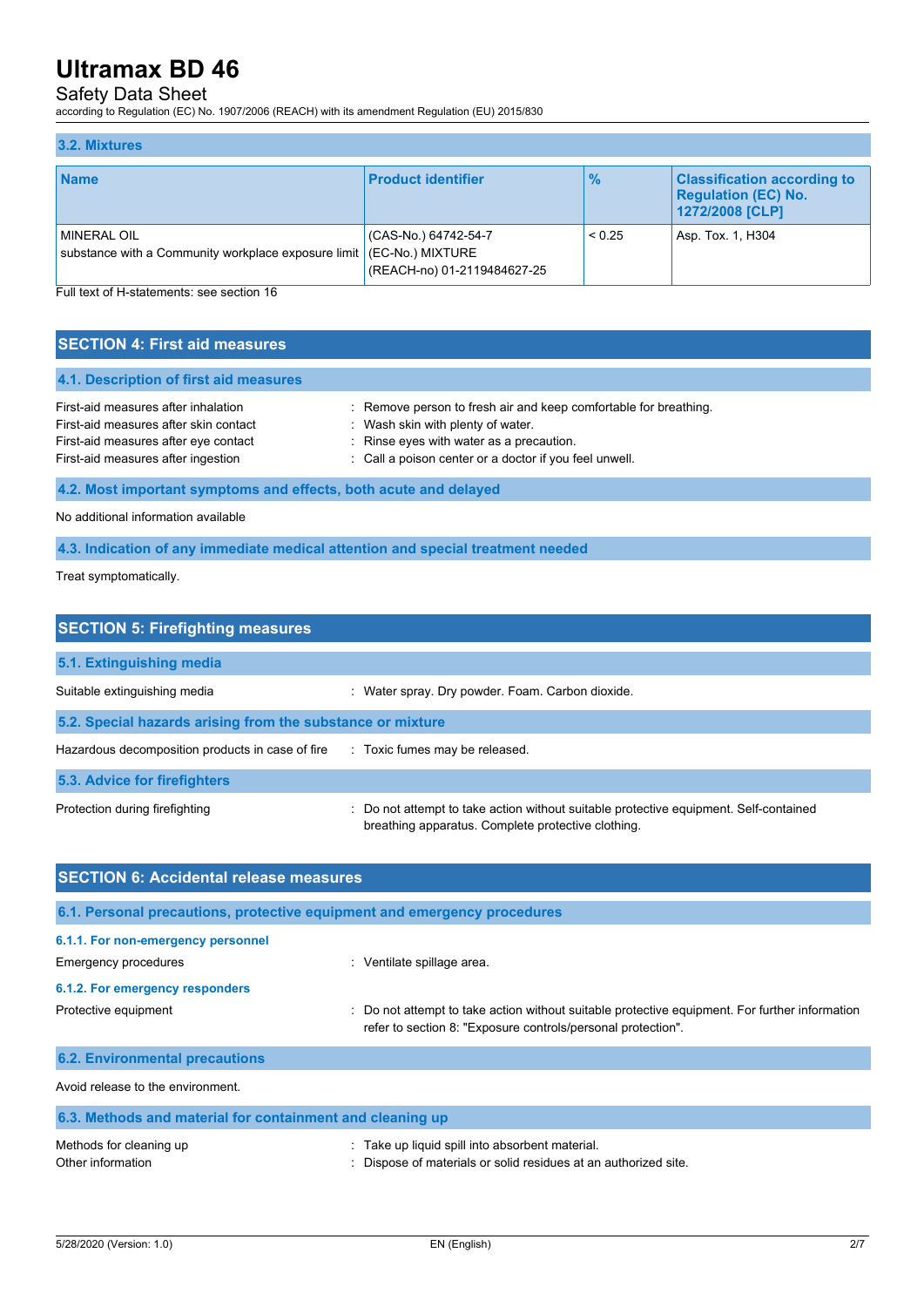# Safety Data Sheet

according to Regulation (EC) No. 1907/2006 (REACH) with its amendment Regulation (EU) 2015/830

#### **6.4. Reference to other sections**

For further information refer to section 13.

| <b>SECTION 7: Handling and storage</b>                            |                                                                                                                                                                                              |  |
|-------------------------------------------------------------------|----------------------------------------------------------------------------------------------------------------------------------------------------------------------------------------------|--|
| 7.1. Precautions for safe handling                                |                                                                                                                                                                                              |  |
| Precautions for safe handling<br>Hygiene measures                 | : Ensure good ventilation of the work station. Wear personal protective equipment.<br>: Do not eat, drink or smoke when using this product. Always wash hands after handling the<br>product. |  |
| 7.2. Conditions for safe storage, including any incompatibilities |                                                                                                                                                                                              |  |
| Storage conditions                                                | : Store in a well-ventilated place. Keep cool.                                                                                                                                               |  |
| 7.3. Specific end use(s)                                          |                                                                                                                                                                                              |  |

No additional information available

# **SECTION 8: Exposure controls/personal protection**

|  | 8.1. Control parameters |
|--|-------------------------|
|  |                         |

| <b>MINERAL OIL (64742-54-7)</b>          |                      |  |
|------------------------------------------|----------------------|--|
| <b>EU - Occupational Exposure Limits</b> |                      |  |
| Local name                               | Oil mist             |  |
| IOELV TWA (mg/m <sup>3</sup> )           | $5 \text{ mg/m}^3$   |  |
| IOELV STEL (mg/m <sup>3</sup> )          | 10 mg/m <sup>3</sup> |  |

### **8.2. Exposure controls**

#### **Appropriate engineering controls:**

Ensure good ventilation of the work station.

| Hand protection:  |  |
|-------------------|--|
| Protective gloves |  |
|                   |  |
| Eye protection:   |  |
| Safety glasses    |  |
|                   |  |

| Skin and body protection:         |
|-----------------------------------|
| Wear suitable protective clothing |
|                                   |

### **Respiratory protection:**

In case of insufficient ventilation, wear suitable respiratory equipment

## **Personal protective equipment symbol(s):**



**Environmental exposure controls:** Avoid release to the environment.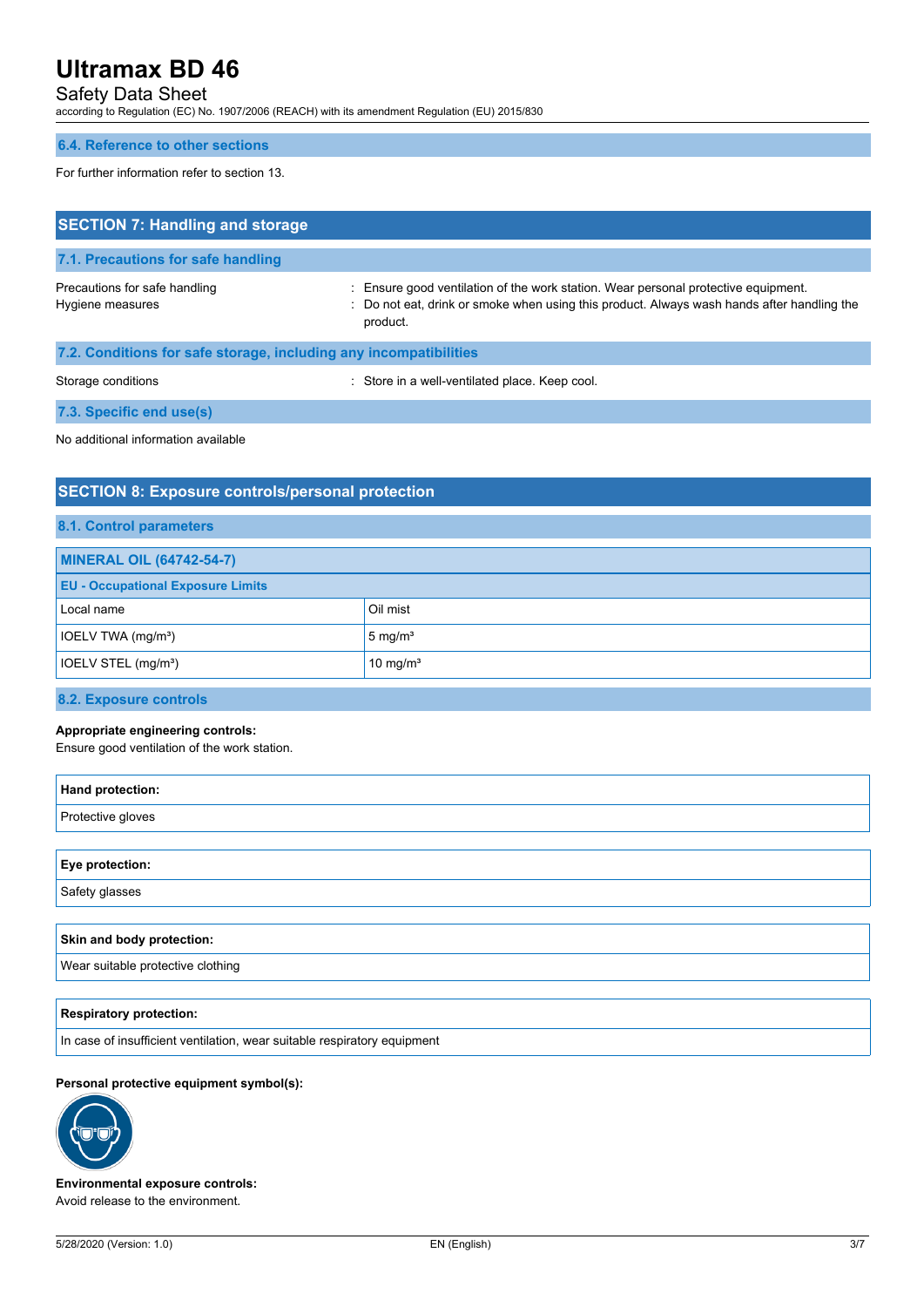# Safety Data Sheet

according to Regulation (EC) No. 1907/2006 (REACH) with its amendment Regulation (EU) 2015/830

# **SECTION 9: Physical and chemical properties**

#### **9.1. Information on basic physical and chemical properties**

| Physical state<br>Colour<br>Odour<br>Odour threshold                                                                                                        | Liquid<br>Yellow.<br>Characteristic odour<br>$:$ No data available                                                                             |
|-------------------------------------------------------------------------------------------------------------------------------------------------------------|------------------------------------------------------------------------------------------------------------------------------------------------|
| рH<br>Relative evaporation rate (butylacetate=1)<br>Melting point<br>Freezing point                                                                         | No data available<br>No data available<br>: $<$ -25 °C<br>No data available                                                                    |
| Boiling point<br>Flash point<br>Auto-ignition temperature<br>Decomposition temperature                                                                      | > 200 °C<br>: 220 °C<br>: $>300 °C$<br>No data available                                                                                       |
| Flammability (solid, gas)<br>Vapour pressure<br>Relative vapour density at 20 °C<br>Relative density                                                        | Not applicable<br>$<$ 1 hPa @ 20 deg C<br>No data available<br>$0.925$ @ 20 deg C                                                              |
| Solubility<br>Partition coefficient n-octanol/water (Log Pow)<br>Viscosity, kinematic<br>Viscosity, dynamic<br>Explosive properties<br>Oxidising properties | insoluble in water<br>No data available<br>45 mm <sup>2</sup> /s @ 40 deg C<br>No data available<br>$:$ No data available<br>No data available |
| <b>Explosive limits</b>                                                                                                                                     | No data available                                                                                                                              |

# **9.2. Other information**

No additional information available

# **SECTION 10: Stability and reactivity**

### **10.1. Reactivity**

The product is non-reactive under normal conditions of use, storage and transport.

## **10.2. Chemical stability**

Stable under normal conditions.

**10.3. Possibility of hazardous reactions**

No dangerous reactions known under normal conditions of use.

**10.4. Conditions to avoid**

None under recommended storage and handling conditions (see section 7).

**10.5. Incompatible materials**

No additional information available

**10.6. Hazardous decomposition products**

Under normal conditions of storage and use, hazardous decomposition products should not be produced.

| <b>SECTION 11: Toxicological information</b> |                  |  |
|----------------------------------------------|------------------|--|
| 11.1. Information on toxicological effects   |                  |  |
| Acute toxicity (oral)                        | : Not classified |  |
| Acute toxicity (dermal)                      | : Not classified |  |
| Acute toxicity (inhalation)                  | Not classified   |  |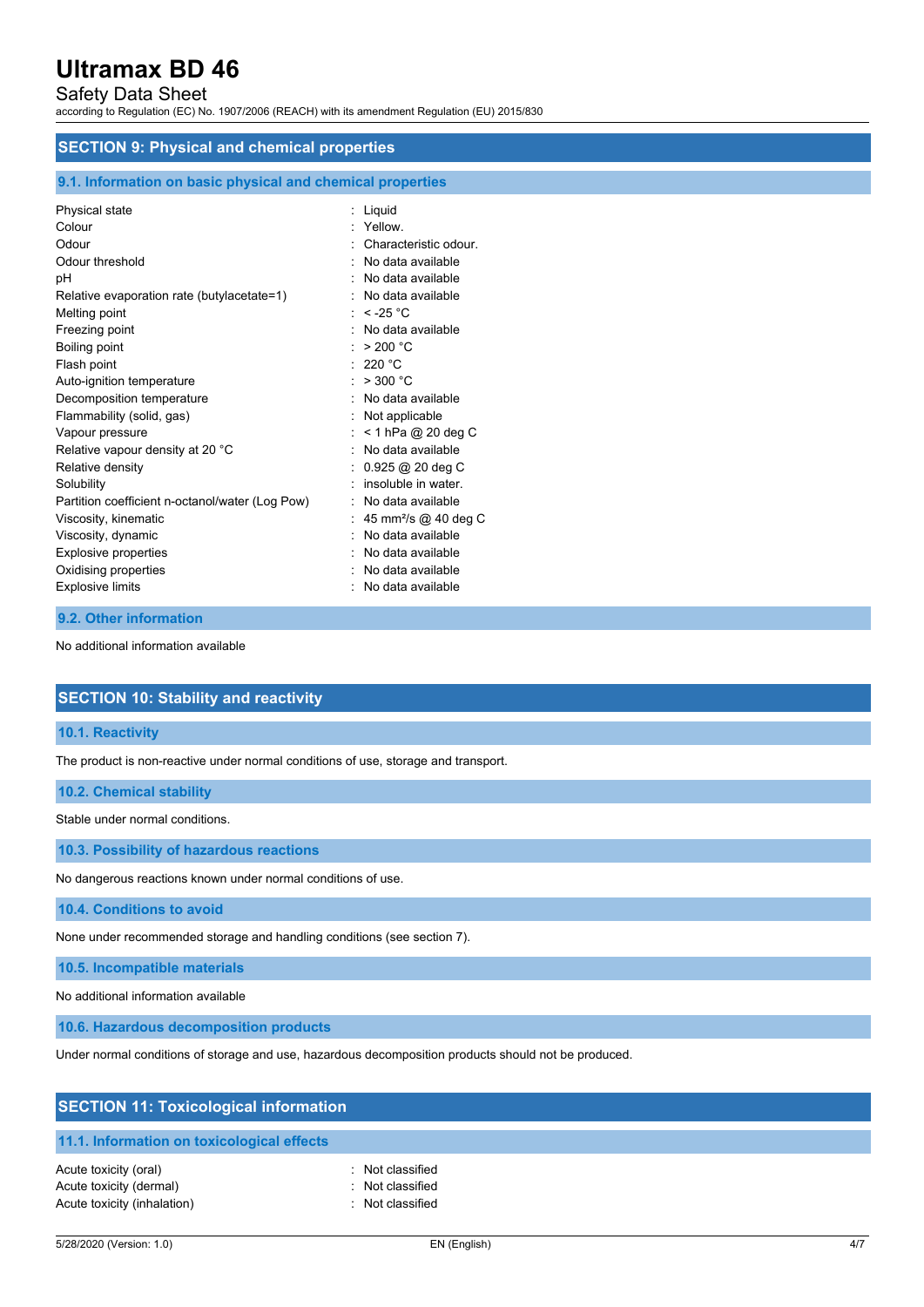# Safety Data Sheet

according to Regulation (EC) No. 1907/2006 (REACH) with its amendment Regulation (EU) 2015/830

| Skin corrosion/irritation         | : Not classified                 |  |
|-----------------------------------|----------------------------------|--|
| Serious eye damage/irritation     | : Not classified                 |  |
| Respiratory or skin sensitisation | : Not classified                 |  |
| Germ cell mutagenicity            | : Not classified                 |  |
| Carcinogenicity                   | : Not classified                 |  |
| Reproductive toxicity             | : Not classified                 |  |
| STOT-single exposure              | : Not classified                 |  |
| STOT-repeated exposure            | : Not classified                 |  |
| Aspiration hazard                 | : Not classified                 |  |
| <b>Ultramax BD 46</b>             |                                  |  |
|                                   |                                  |  |
| Viscosity, kinematic              | 45 mm <sup>2</sup> /s @ 40 deg C |  |

| <b>SECTION 12: Ecological information</b>                                                                                                                                  |                                                                                                                                                                    |
|----------------------------------------------------------------------------------------------------------------------------------------------------------------------------|--------------------------------------------------------------------------------------------------------------------------------------------------------------------|
| 12.1. Toxicity                                                                                                                                                             |                                                                                                                                                                    |
| Ecology - general<br>Hazardous to the aquatic environment, short-term<br>(acute)<br>Hazardous to the aquatic environment, long-term<br>(chronic)<br>Not rapidly degradable | : The product is not considered harmful to aquatic organisms nor to cause long-term adverse<br>effects in the environment.<br>: Not classified<br>: Not classified |
| 12.2. Persistence and degradability                                                                                                                                        |                                                                                                                                                                    |
| No additional information available                                                                                                                                        |                                                                                                                                                                    |
| 12.3. Bioaccumulative potential                                                                                                                                            |                                                                                                                                                                    |
| No additional information available                                                                                                                                        |                                                                                                                                                                    |
| 12.4. Mobility in soil                                                                                                                                                     |                                                                                                                                                                    |
| No additional information available                                                                                                                                        |                                                                                                                                                                    |
| 12.5. Results of PBT and vPvB assessment                                                                                                                                   |                                                                                                                                                                    |
| No additional information available                                                                                                                                        |                                                                                                                                                                    |
| 12.6. Other adverse effects                                                                                                                                                |                                                                                                                                                                    |
| No additional information available                                                                                                                                        |                                                                                                                                                                    |
| <b>SECTION 13: Disposal considerations</b>                                                                                                                                 |                                                                                                                                                                    |

# **13.1. Waste treatment methods**

Waste treatment methods : Dispose of contents/container in accordance with licensed collector's sorting instructions.

# **SECTION 14: Transport information**

In accordance with ADR / RID / IMDG / IATA / ADN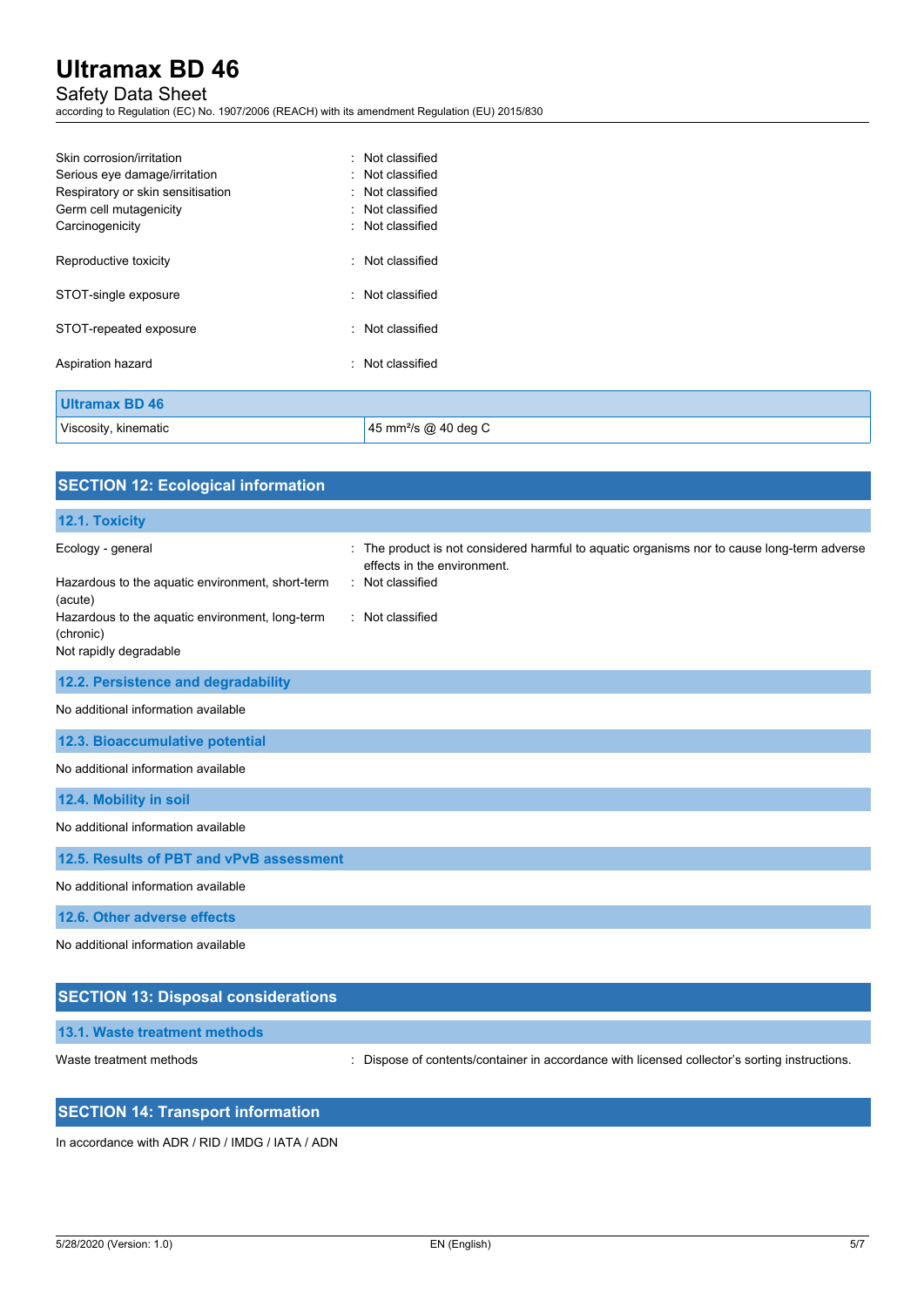# Safety Data Sheet

according to Regulation (EC) No. 1907/2006 (REACH) with its amendment Regulation (EU) 2015/830

| <b>ADR</b>                             | <b>IMDG</b>    | <b>IATA</b>    | <b>ADN</b>     | <b>RID</b>     |  |
|----------------------------------------|----------------|----------------|----------------|----------------|--|
| 14.1. UN number                        |                |                |                |                |  |
| Not applicable                         | Not applicable | Not applicable | Not applicable | Not applicable |  |
| 14.2. UN proper shipping name          |                |                |                |                |  |
| Not applicable                         | Not applicable | Not applicable | Not applicable | Not applicable |  |
| 14.3. Transport hazard class(es)       |                |                |                |                |  |
| Not applicable                         | Not applicable | Not applicable | Not applicable | Not applicable |  |
| 14.4. Packing group                    |                |                |                |                |  |
| Not applicable                         | Not applicable | Not applicable | Not applicable | Not applicable |  |
| 14.5. Environmental hazards            |                |                |                |                |  |
|                                        | Not applicable | Not applicable | Not applicable | Not applicable |  |
| No supplementary information available |                |                |                |                |  |

#### **14.6. Special precautions for user**

#### **Overland transport**

**Transport by sea** Not applicable **Air transport** Not applicable **Inland waterway transport** Not applicable **Rail transport** Not applicable

**14.7. Transport in bulk according to Annex II of Marpol and the IBC Code**

Not applicable

# **SECTION 15: Regulatory information**

#### **15.1. Safety, health and environmental regulations/legislation specific for the substance or mixture**

#### **15.1.1. EU-Regulations**

Contains no REACH substances with Annex XVII restrictions

Contains no substance on the REACH candidate list

Contains no REACH Annex XIV substances

Contains no substance subject to Regulation (EU) No 649/2012 of the European Parliament and of the Council of 4 July 2012 concerning the export and import of hazardous chemicals.

Contains no substance subject to Regulation (EU) No 2019/1021 of the European Parliament and of the Council of 20 June 2019 on persistent organic pollutants

### **15.1.2. National regulations**

No additional information available

**15.2. Chemical safety assessment**

No chemical safety assessment has been carried out

# **SECTION 16: Other information**

#### **Abbreviations and acronyms:**

ADN European Agreement concerning the International Carriage of Dangerous Goods by Inland Waterways